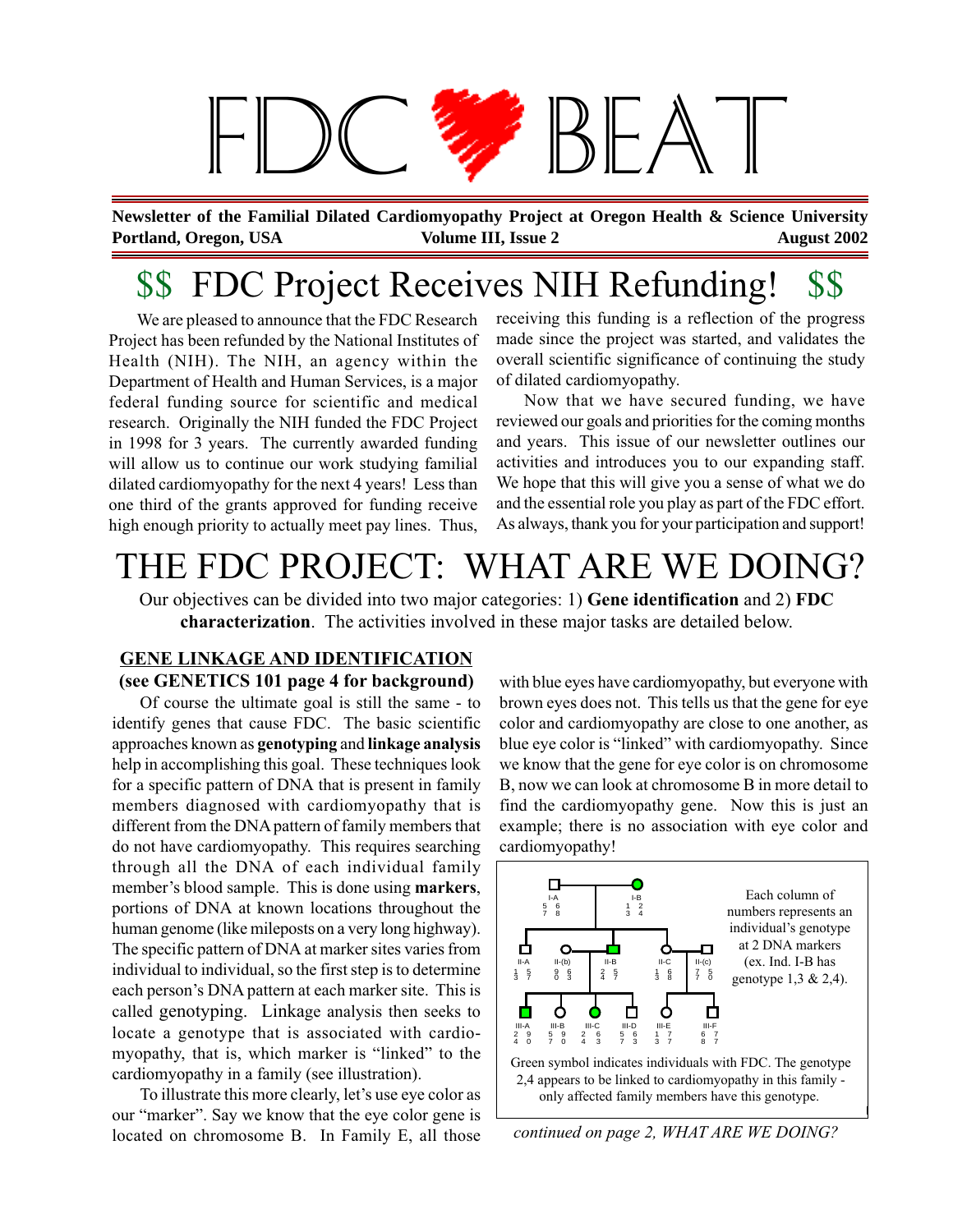#### WHAT ARE WE DOING? continued...

There are about 250 markers that must be initially analyzed in each individual taking into account their genotype, relation to other relatives, and cardiomyopathy status. Because marker patterns are unique to each family, linkage analysis needs to be performed for every marker on every individual in every family. Even with computers and automated programs to help, it can take almost a full 24 hours to obtain data on just a couple dozen markers!

If a marker that links to cardiomyopathy is found, this gives information about the location of a potential cardiomyopathy gene. This narrows the region in which to focus further linkage efforts to isolate the gene. Once the gene itself is identified, one can look for the specific change (mutation) within the gene that is causing the cardiomyopathy.

. occur using only families with a few Linkage analysis requires very large families, with blood samples and clinical evaluations of at least 20 living family members, and DNA from 8-10 affected people, spanning at least 3 generations. Large families must be analyzed first, to avoid false linkage results that can members. The information gained from the larger families can then be applied to smaller families. However, FDC is hetero-geneous, meaning one gene may cause FDC in one family while a completely different gene may be responsible in a different family. Thus

an initial linkage analysis result may identify the causative gene in some families and not others, necessitating repeating the whole process of genotyping and linkage analysis for each participating large family.

Currently we have several large families participating (and are always looking for more!). The lab is continuing to analyze their DNA, searching for the markers associated with FDC. As you will see on page 3, our laboratory staff is growing to accommodate the growing number of samples and participating families in the study.

The lab's efforts are helped tremendously by having accurate information with regards to each person's health, knowing who in the family has been diagnosed with cardiomyopathy. **So, as always, if you have had any change in your health status, or have had a recent echocardiogram and/or EKG, please let us know! Call us toll free at: 1-877-800-3430.**



#### **FDC CHARACTERIZATION**

Another important aspect of our research is to further understand the presentation and progression of FDC, to look for trends in aspects such as age of onset, common symptoms, echo and EKG findings, rate of disease progression, use of medications, and need for transplants. This again stresses the importance for keeping us up to date on how you are doing.

Certainly the understanding of these aspects of FDC are intertwined with the genetic findings, as some of the variability in what FDC looks like in different families may be due to different causative genes. The combined knowledge of genetic information and disease characteristics may be important for the health care of a person with FDC. The more families we are able to enroll and the more clinical data/medical records we are able to collect, the better idea we may have about

> what to expect from FDC in terms of prevention, management, and treatment.

> One vital way that we have committed to this aspect of our research is by purchasing a powerful computer database program called Progeny that will help us organize and track all of this clinical data more quickly and efficiently. It even draws pedigrees (family trees) with the click of a few buttons, a great help for drawing some of our larger families containing hundreds of relatives, as well as updating family history information for any size family. It is password

protected so only the appropriate FDC staff will be able to access and edit any data contained in this database.

Almost 100 families, large and small, are enrolled in the study. We continue to receive new referrals from our clinic, outside physicians, and directly from families via our website (www.fdc.to); a few have even come from you - educating your health care providers about FDC. We will continue to recruit large families to participate in the study, which may include a screening trip to a city where the majority of family members are located. Individuals from any size FDC family that are able to travel to OHSU can also be screened at our clinical research center on campus.

We hope that through these objectives we will contribute to furthering the knowledge of FDC - what causes it, how best to treat it, and perhaps, someday a cure.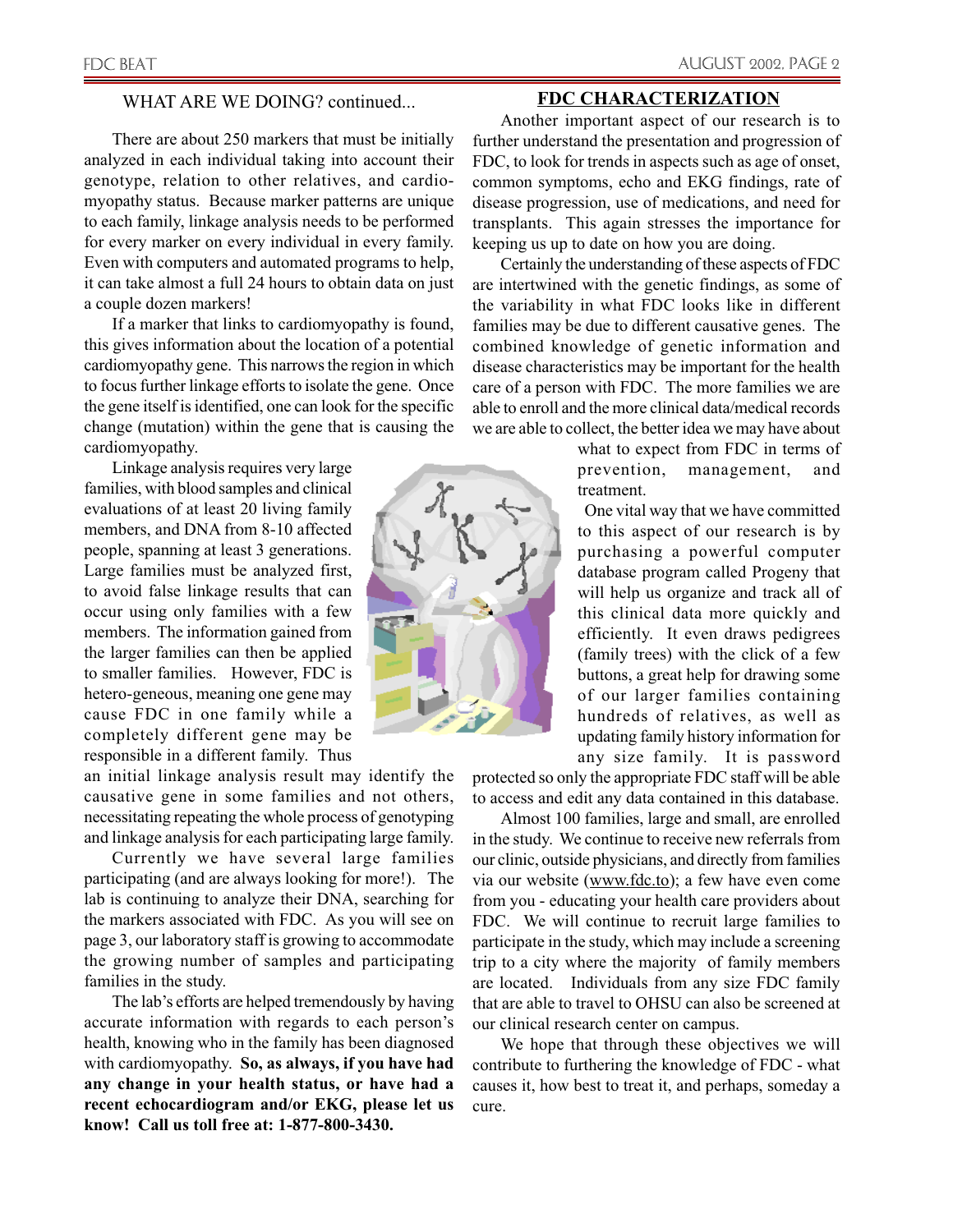

# Introductions!!



As mentioned in our introductory article, the FDC project has expanded the laboratory staff in our continuing efforts to identify the genetic bases of FDC. Other staff changes have also taken place. Here is the update on the current FDC project team - welcome to all!

We are very excited to announce that **Duanxiang**

**Li, M.D., M.S.** will be joining the FDC lab as a Research Assistant Professor of Medicine in Cardiology in August. Dr. Li received his doctor of medicine degree at Hengyang Medical College in China, and completed a cardiovascular research fellowship at the University of Leeds, United Kingdom. He now comes to us from Baylor College of Medicine where he has been an Instructor of Medicine and a laboratory researcher in the genetics of cardiomyopathies. He has published in the medical literature and presented at medical conferences extensively on FDC and other cardiovascular genetics research. We are extremely fortunate to have him join our team. Dr. Li will work closely with **Petra Jakobs, PhD.**, also a Research Assistant Professor (Cardiology) with us since 1998, **Mike Litt, PhD.**, Professor Emeritus of Molecular and Medical Genetics and a long time senior collaborator, and other members of our basic science group, identifying potential FDC genes.

It is with great pleasure that we also introduce **Sharie Parks, PhD.**, who will become the newest member of our group this fall. Dr. Parks has her PhD. in Medical Genetics from the University of Alabama at Birmingham. She has much hands-on experience with DNA diagnostics and has published on the use of various techniques to diagnose genetic disease using DNA technology. With her experience working in a clinical DNA lab, she will be heading up our goal to become a CLIA-certified lab, which would allow us to provide genetic test results to individuals. She will certainly be an asset to our lab!

**Susan Ludwigsen, M.A.** joined the research team earlier this year as a Senior Research Associate. She received her Bachelors in Biochemical Sciences from Princeton University, NJ, and her Masters in Computer Science from Temple University in Philadelphia. Susan has extensive experience in computer programming and analysis. She worked on the Human Genome Project developing software to construct chromosome maps that are now published. Since beginning with the FDC Project, she has been at work structuring and creating computer programs that take the data received from your DNA and analyze it for determining linkage. Welcome Susan!

As some of you know, our Research Assistant, Kelly Coates, left earlier this year to pursue other professional and educational endeavors. **Gillian Moyle, B.A.**, has come on board as the new Research Assistant for the clinical team. She works closely with **Jessica Kushner, M.S., C.G.C.,** Research Associate & Genetic Counselor, enrolling families, distributing blood samples for analysis, and organizing data for entry into the new database system. Gillian received her Bachelors degree from the University of Colorado. She has experience in clinical research, previously working at a biotech company in Beaverton, Oregon conducting clinical trials for a rapid HIV detection device. She is available to help answer study participant questions through the toll free number  $(877-800-3430 \times 2)$  or her direct extension 503-494-2499.

And someone you may have talked to but not know very well... **Warren Toy, B.S**., has actually been working on the FDC project since 1997. At times, some of you have spoken to Warren about enrolling in the study or being sent a blood collection kit - he is always there to help out the clinical team with such activites when needed! Warren's main responsibility is data , he keeps track of your blood collection, screening results, and contact information. Warren received his Bachelors in Environmental Health and Safety from Oregon State University. We are very thankful for all his hard work!

## **THE FDC PROJECT TEAM**

**CLINICAL GROUP:** Ray Hershberger, M.D. Jessica Kushner, M.S., C.G.C. Gillian Moyle, B.A. **BIO-INFORMATICS GROUP** Susan Ludwigsen, B.A., M.A. Warren Toy, B.S. **BASIC SCIENCE (LAB) GROUP:** Petra Jakobs, PhD. Duanxiang Li, M.D., M.S. Michael Litt, PhD. Sharie Parks, PhD. Sylvia Bousman, B.A. Salam Jafari, B.A.